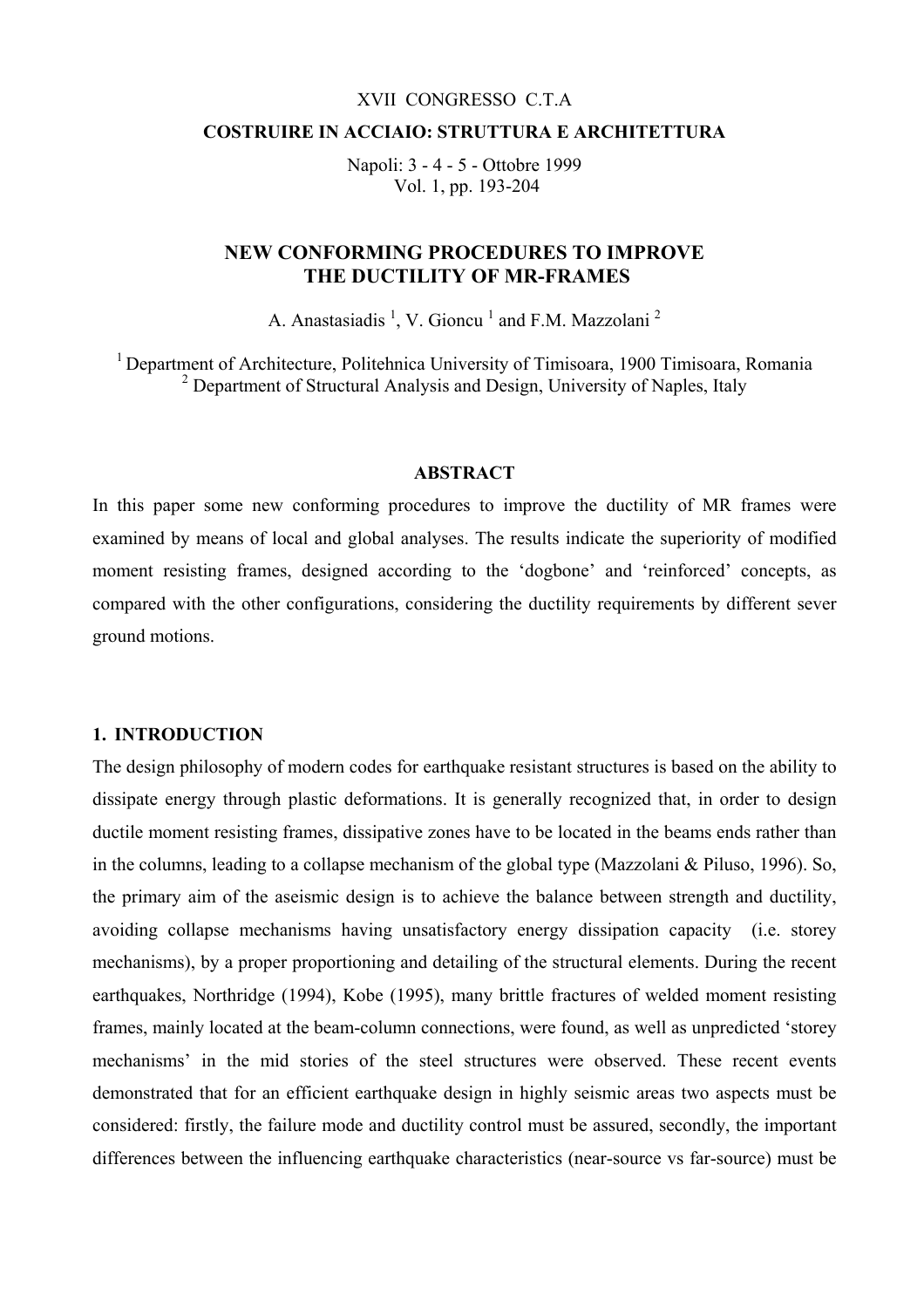clarified in order to construct in high active seismic area, as Balkan and Mediterranean countries. The first approach can be obtained by using different concepts:

- by proper increasing of the rigidity of columns developing the well known strong columnweak beam concept (SC-WB) resulting the so-called Special Moment Resisting Frames, SMRF, having a collapse of the global type;
- by proper increasing or decreasing of the moment capacity of beam developing the new moment joints which move the plastic hinges away from the column face. In this way results the modified moment resisting frames, using the 'dogbone' solution, DB, or the 'reinforced' solution, RF, (Anastasiadis et al., 1999).

The second approach can be obtained by using, in case of inelastic analysis, of different accelerograms which introduces the specific site characteristics of the earthquake.

In this paper, new conforming procedures are presented and studied, from both local and global point of view, taking into account the ductility capacity. Different conforming frame typologies are analysed parametrical, considering the ductility requirements imposed by different sever ground motions.

### **2. WEAKENING AND STRENGTHENING OF THE BEAM**

The modern concept of codes consider solutions of SC-WB MR frames with full strength, stiffness and ductile connections. Lessons learned from recent earthquakes have demonstrated a high stress concentration in the beam-column zone which greatly affects the rotation capacity of the components of nodal zone. For minimizing these effect and for improving the local ductility of the nodal zone, two solutions it is proposed: (i) by trimming the beam flanges near the beam column connections, results a weakened specific zone which assures the formation of plastic hinge in this zone due to a smaller moment capacity than required, (ii) by strengthening with plates the beam flanges at the beam-column zone, it is assured the movement of the plastic hinge far from the beam-column interface due to the excessive moment capacity of the beam. The first solution is the so-called 'dogbone' solution while the second one is the 'reinforced' solution. In Fig.1a,b it is presented the configuration and the main geometrical parameters, as well as the concept of 'dogbone' solutions sizing. The reduced plastic moments,  $M^{(1)}_{\text{p. red}}$ ,  $M^{(1)}_{\text{p. red}}$ , for detailing the reduced beam section can be calculated as following:

$$
M_{p,\text{red}}^{(1)} = (0.90...0.95) M_p \left[ \left( \frac{2L_i}{L} - 1 \right) + \frac{1}{2\alpha} \frac{L_i}{L} \left( 1 - \frac{L_i}{L} \right) \right]
$$
(1.a)

$$
M_{p,\text{red}}^{(1)} = (0.90...0.95) M_p \left[ \left( \frac{2L_i}{L} - 1 \right) + \frac{1}{2\alpha} \frac{L_i}{L} \left( 1 - \frac{L_i}{L} \right) \right]
$$
(1.b)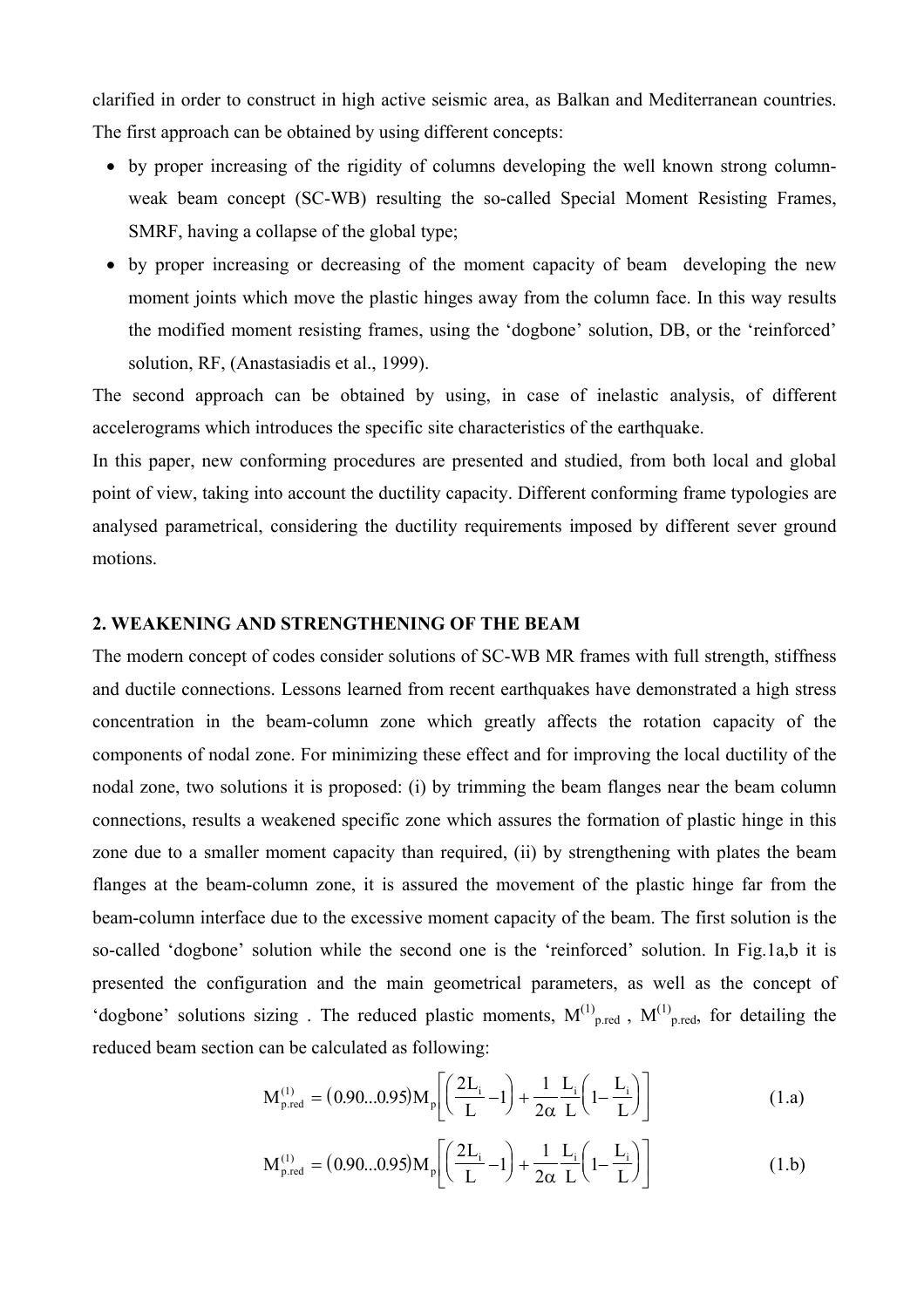where L is the beam length,  $M_p$  the unreduced plastic moment of the beam,  $\alpha = M_p / qL^2$ , vertical gravitational ratio. The direct dimensioning of the reduced flanges can be achieved with following relationships:

$$
\frac{b_1}{b} = \left(1 + \frac{d^2 t_w}{4bt_f(d + t_f)}\right) \frac{M_{p,red}^{(1)}}{M_p} - \frac{d^2 t_w}{4bt_f(d + t_f)}
$$
(2.a)

$$
\frac{b_2}{b} = \left(1 + \frac{d^2 t_w}{4b t_f (d + t_f)}\right) \frac{M_{p,red}^{(2)}}{M_p} - \frac{d^2 t_w}{4b t_f (d + t_f)}
$$
(2.b)

where b, d,  $t_f$ ,  $t_w$ , are the dimensions of the cross-section. For ensuring the member hierarchy criterion,  $\Sigma M_c \ge 1.2\Sigma M_b$ , must be determined the moment at the face of the column which is going to be distributed at the columns:

$$
\mathbf{M}_{\text{f.c}} = \gamma \mathbf{M}_{\text{p.read}}^{\text{med}} \left( 1 + \frac{\mathbf{L}_{\text{p}}}{\mathbf{L}_{\text{pd}}} \right) + \mathbf{q} \mathbf{L}_{\text{p}} \left( \frac{\mathbf{L}_{\text{pd}}}{2} - 1 \right) \tag{3}
$$

where,  $M_{f.c}$  is the moment at the column face,  $M^{med}$ <sub>p.red,</sub> moment at the middle of the reduced zone,  $L_p$ , distance between the face of column and plastic hinge,  $L_{pd}$ , distance between the two plastic hinges and γ, the factor taking into account strain hardening effects, and random variability of the mechanical properties.



Figure 1: Weakening of the beam section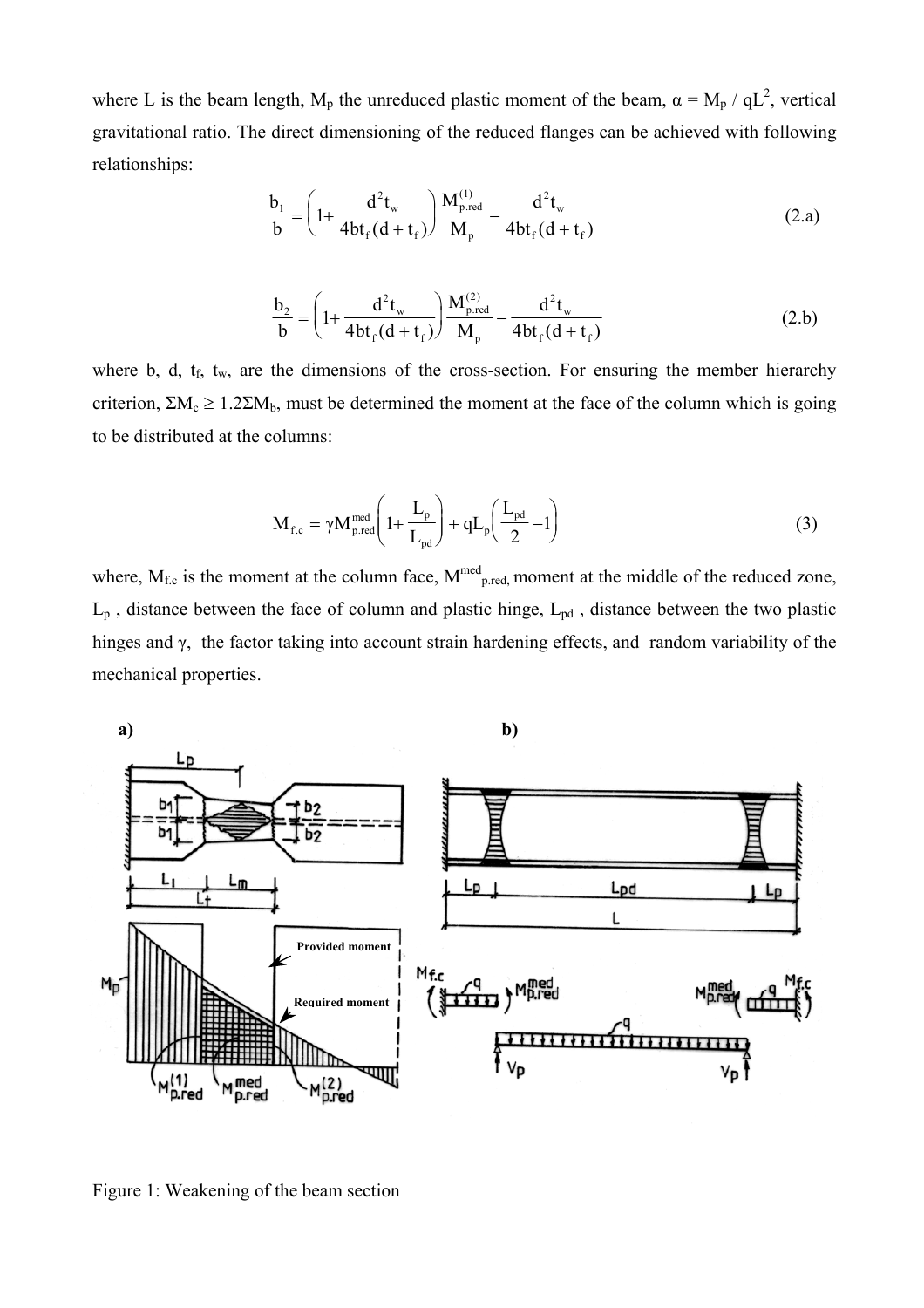The influence of the reduced beam section on the member hierarchy criterion is plotted in Fig.2. One can see that weakening solution gives the possibility to reduce the column cross-section, respecting the SC-WB concept. For determining the local ductility of the 'dogbone' section the DUCTROT' 97 computer program was used (Petcu & Gioncu, 1997). In Fig.3 is plotted the influence of the main geometrical parameters on the available plastic rotation capacity of the reduced beam section. It is observed that reducing the beam flanges of about 45% an increasing of ductility with about 40% is obtained as compared with the unreduced beam section.



Figure 2: Influence of the 'dogbone' section on the member hierarchy criterion

![](_page_3_Figure_3.jpeg)

Figure 3: Influence of geometrical parameters on available plastic rotation capacity

A reinforced beam solution illustrating the main geometrical parameters, as well the concept of sizing such sections is presented in Fig. 4a,b. The over strength plastic moment of the strengthened beam section,  $M_{p,str}$ , with which can be sized the reinforced section, can be calculated: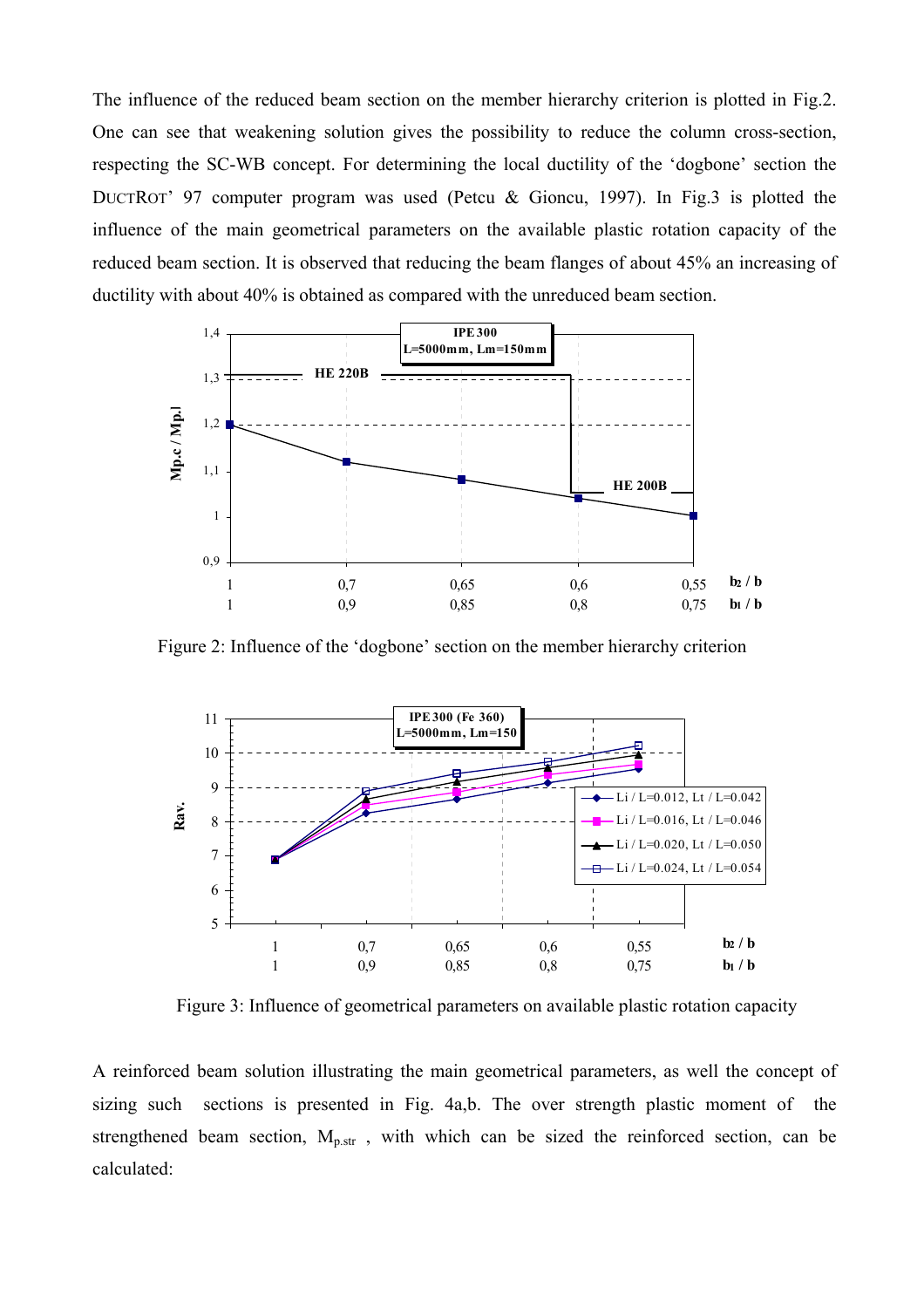$$
M_{p.str} = \gamma M_{p.b} \left[ \left( \frac{2L_p}{L_{pd}} + 1 \right) + \frac{1}{2\alpha} \frac{L_{pd}^2}{L^2} \left( \frac{L_p}{L_{pd}} - \frac{1}{2} \frac{L_p^2}{L_{pd}^2} \right) \right]
$$
(4)

where  $M_{p,b}$  is the plastic moment of the unreinforced beam,  $L_p$ , distance between the face of column and plastic hinge which can be  $L_r + h/3$  (as evidenced from experimental evidence, SAC),  $L_{pd}$ , distance between the two plastic hinges and  $\gamma$  is the factor taking into account strain hardening effects, and random variability of the mechanical properties. The strengthened plastic moment from relation (4) is going to be distributed at columns in order to verify the SC-WB concept. The influence of reinforcing the beam section on member hierarchy criterion is plotted in Fig.5. One can see that the increasing of ribs length leading to an increase of columns section, having an unfauvorable economical impact on the structure. The influence of ribs length and plastic hinge position on the rotation capacity is presented in Fig.6. The plastic rotation capacity of the reinforced beam section is grater than the unreinforced section of about 15%.

Comparing these two analysed solutions it can be observed the superiority of 'dogbone solution, which improves local ductility keeping constant or reducing the dimensions of columns.

![](_page_4_Figure_3.jpeg)

Figure 4: Strengthening of the beam section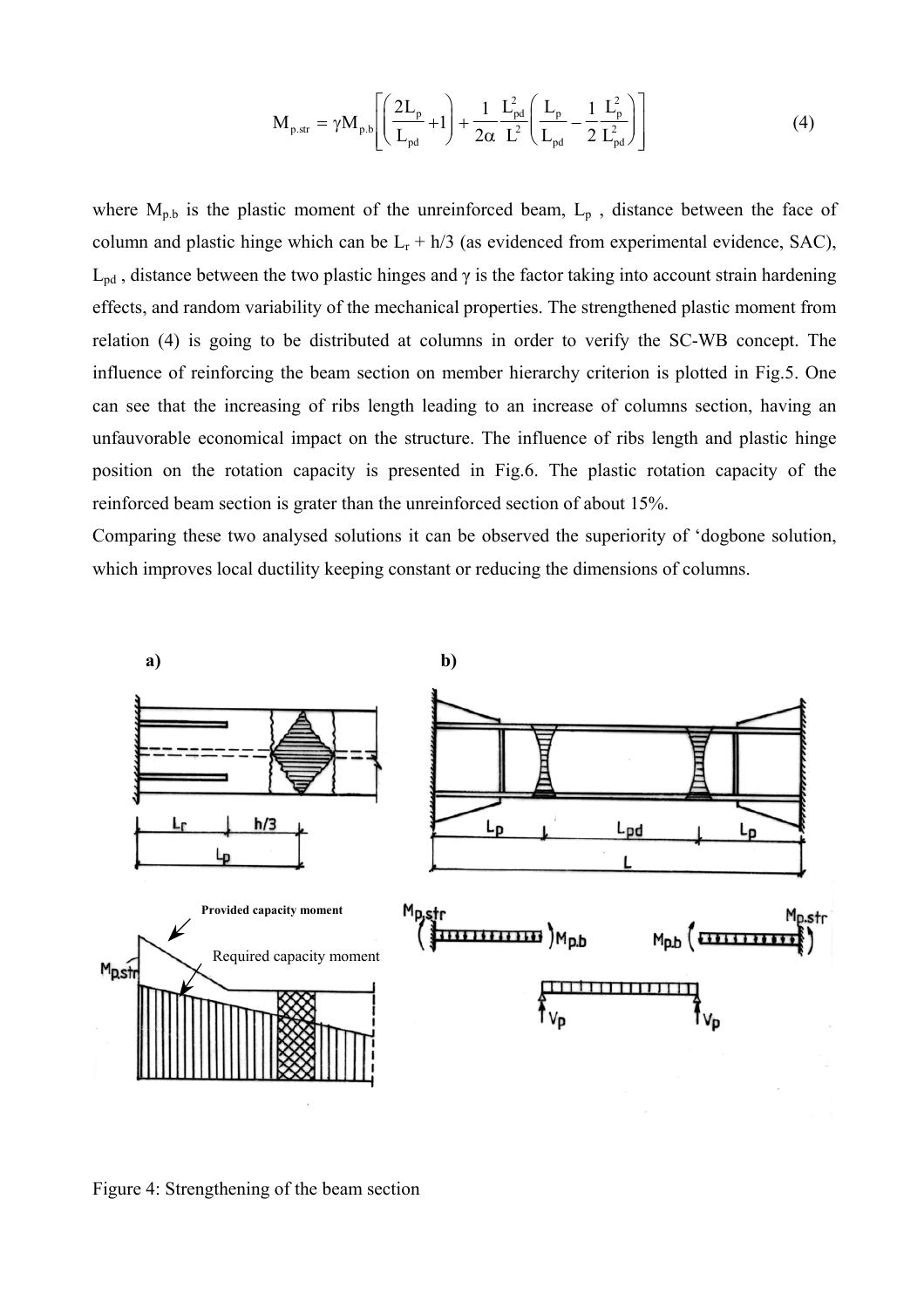![](_page_5_Figure_0.jpeg)

Figure 5: Influence of the reinforced section on the member hierarchy criterion

![](_page_5_Figure_2.jpeg)

Figure 6: Influence of geometrical parameters on available plastic rotation capacity

# **3. GLOBAL PERFORMANCE OF THE IMPROVED MRFs**

In order to investigate the global performance of the new conforming procedures, a parametrical study is developed on the 3 storey-2 bay frame, Fig.7, considering ordinary moment resisting frames, OMRF, special moment resisting frames, SMRF, and OMRF using the 'dogbone' section, OMRF-DB, and reinforced section, OMRF-RF. The parametrical characteristics of the frames are given in Table1. The OMRF-DB1 has a smaller reduced beam section and bigger column crosssection, according to Fig.2, than the OMRF-DB2, while the OMRF-RF1 has a smaller rib length and column cross-section as compared cu OMRF-RF2, according to Fig.5, Table 1. The frames was subjected to different scaled ground motions, considering the high seismicity level (Mazzolani & Piluso, 1994), Table 2. The dynamic inelastic analysis was performed using DRAIN-2D computer program. The main parameters, which have been investigated for evaluating the global inelastic response, are the mechanism type and the maximum plastic rotation of the beams and columns.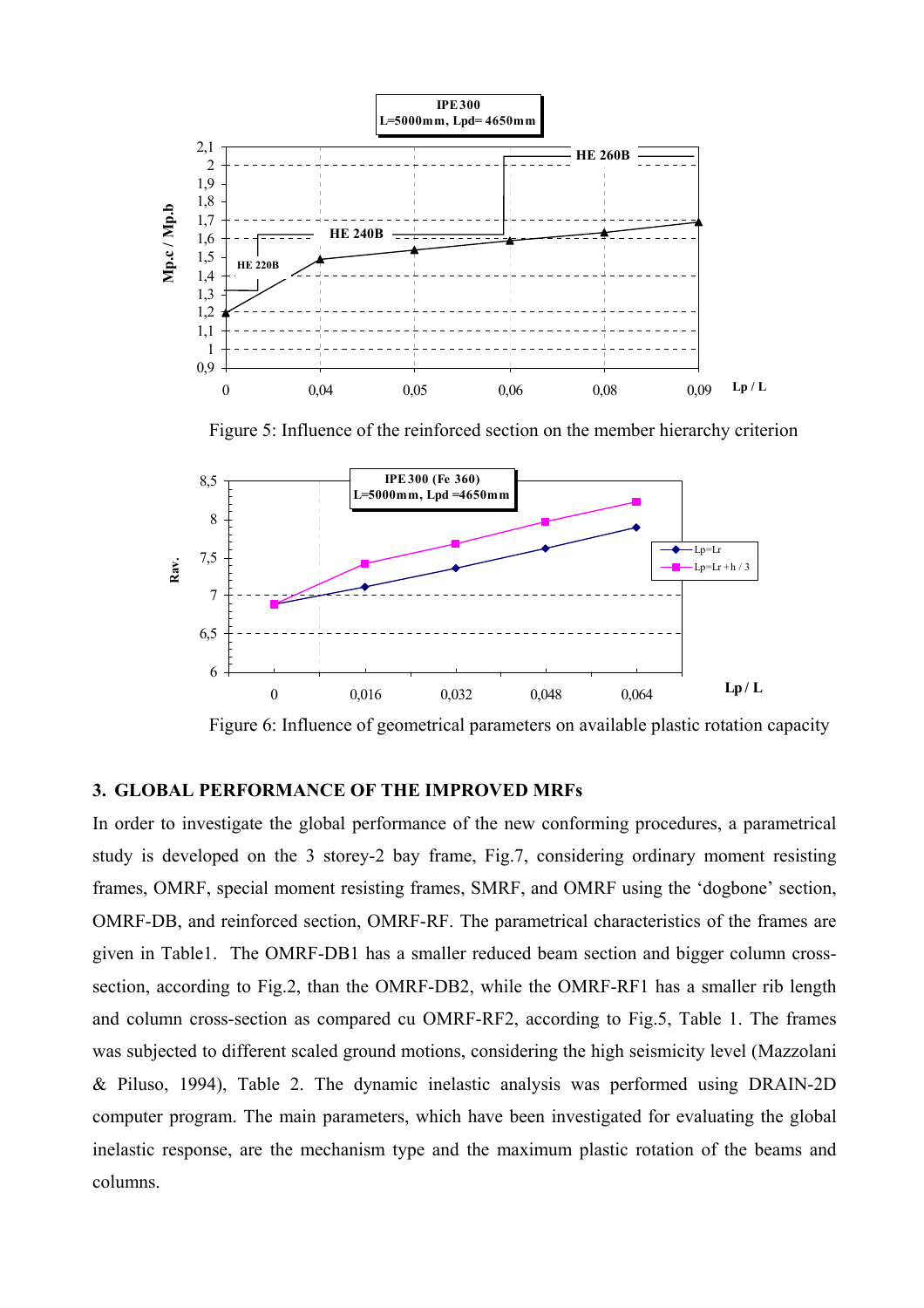![](_page_6_Figure_0.jpeg)

Figure 7: Geometrical characteristics of the analysed frames

Table 1: Characteristics of the different frame typologies

| Type of frame   | Column         | <b>Beam</b>    | <b>Material</b> | $\mathbf{b}_1 / \mathbf{b}$ | $\mathbf{b}_2$ / $\mathbf{b}$ | $L_p/L$ | $M_{p.c} / M_{p.b}$ |
|-----------------|----------------|----------------|-----------------|-----------------------------|-------------------------------|---------|---------------------|
| <b>OMRF</b>     | <b>HE 220B</b> |                |                 | $1.0\,$                     | 1.0                           | 0.0     | 1.31                |
| <b>SMRF</b>     | <b>HE 280B</b> |                |                 | 1.0                         | $1.0\,$                       | 0.0     | 2.44                |
| <b>OMRF-DB1</b> | <b>HE 220B</b> | <b>IPE 300</b> | Fe 360          | 0.90                        | 0.70                          | 0.07    | 1.17                |
| <b>OMRF-DB2</b> | <b>HE 200B</b> |                |                 | 0.70                        | 0.55                          | 0.07    | 1.02                |
| <b>OMRF-RF1</b> | <b>HE 220B</b> |                |                 |                             |                               | 0.02    | 1.00                |
| <b>OMRF-RF2</b> | <b>HE 240B</b> |                |                 | $\overline{\phantom{0}}$    |                               | 0.04    | 1.12                |

Table 2: Characteristics of the different frame typologies

| Earthquake          | <b>Recorded</b> | Component | <b>Epicentral</b> | P.G.A           | <b>Scaled P.G.A</b> |
|---------------------|-----------------|-----------|-------------------|-----------------|---------------------|
|                     |                 |           | distance (Km)     | (g)             | <u>(g)</u>          |
| Zakynthos, 1988     |                 | Long      | 11.0              | 0.127           |                     |
| Kalamata, 1986      | Nomarhia        | Long      | 13.0              | 0.239           |                     |
| <b>Kobe, 1995</b>   | JMA             | $N-S$     | 18.0              | 0.296           | 0.35                |
| Aigio, 1995         | <b>OTE</b>      | Transv.   | 18.0              | 0.543           |                     |
| Northridge, 1994    | Canyon Count.   | N90W      | 25.12             | 0.455           |                     |
| <b>Mexico, 1985</b> | <b>SCT</b>      | E00W      | 400.0             | 0 <sub>17</sub> |                     |

Analysing the results presented in Fig. 8,9, in function of earthquake characteristics, the following conclusions should be emphasized:

- in case of far-source earthquakes (Mexico) an ordinary moment resisting frame, OMRF, which develops a storey mechanism, can be transformed in a special moment resisting frame, SMRF, with the application of the 'dogbone', OMRF-DB1, DB2, and reinforced, OMRF-RF1, RF2, concepts. In addition one can be observe that the dogbone frame with reduced column cross-section, OMRF-DB2, can develop a global type mechanism;

- in case of near-source earthquakes with impulsive characteristics, having many pulses (Kobe, Kalamata), the same conclusions can be marked, but due to the severity of these actions the OMRF-DB2 develops a storey mechanism, the column size reduction being too drastically;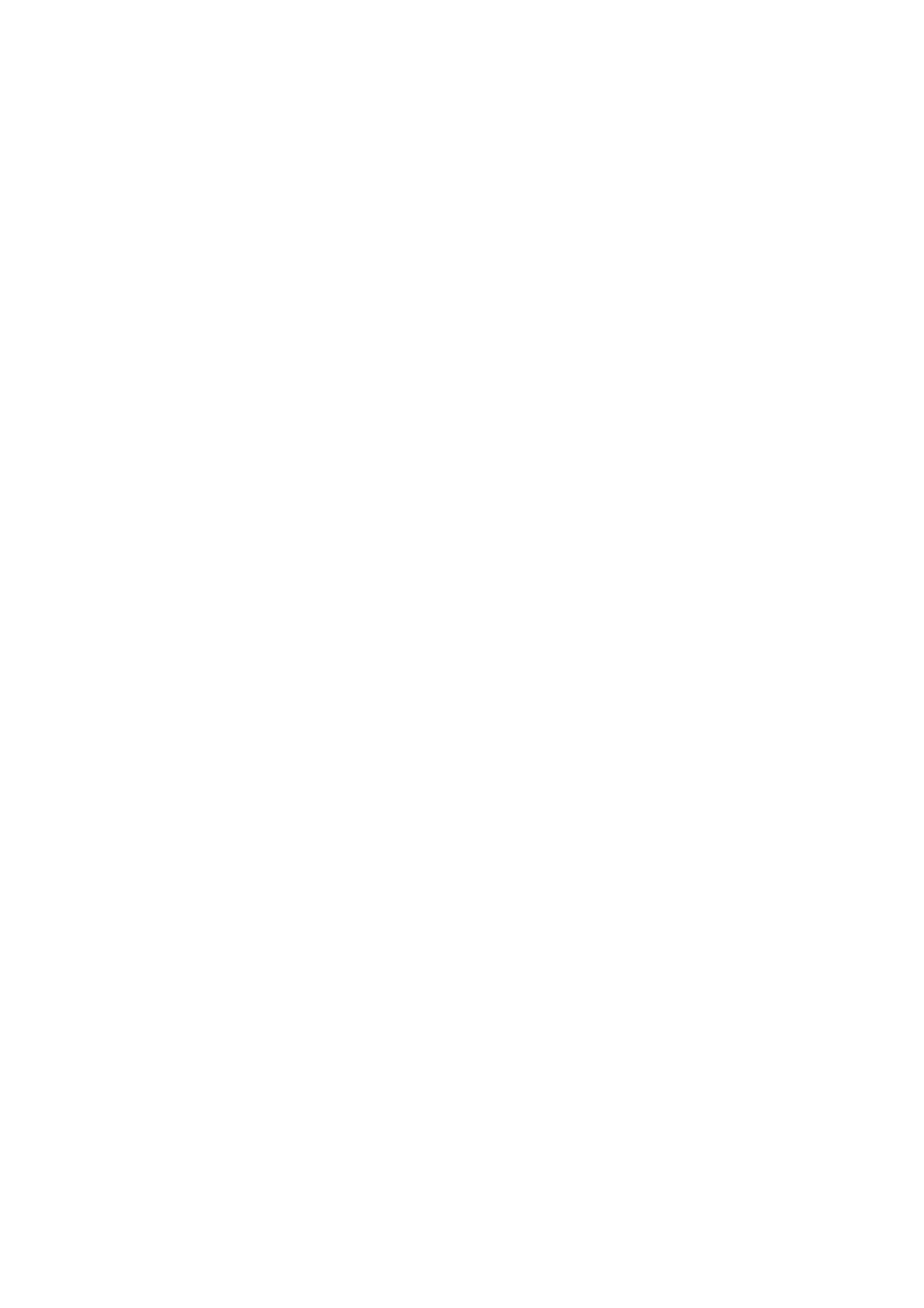![](_page_8_Figure_0.jpeg)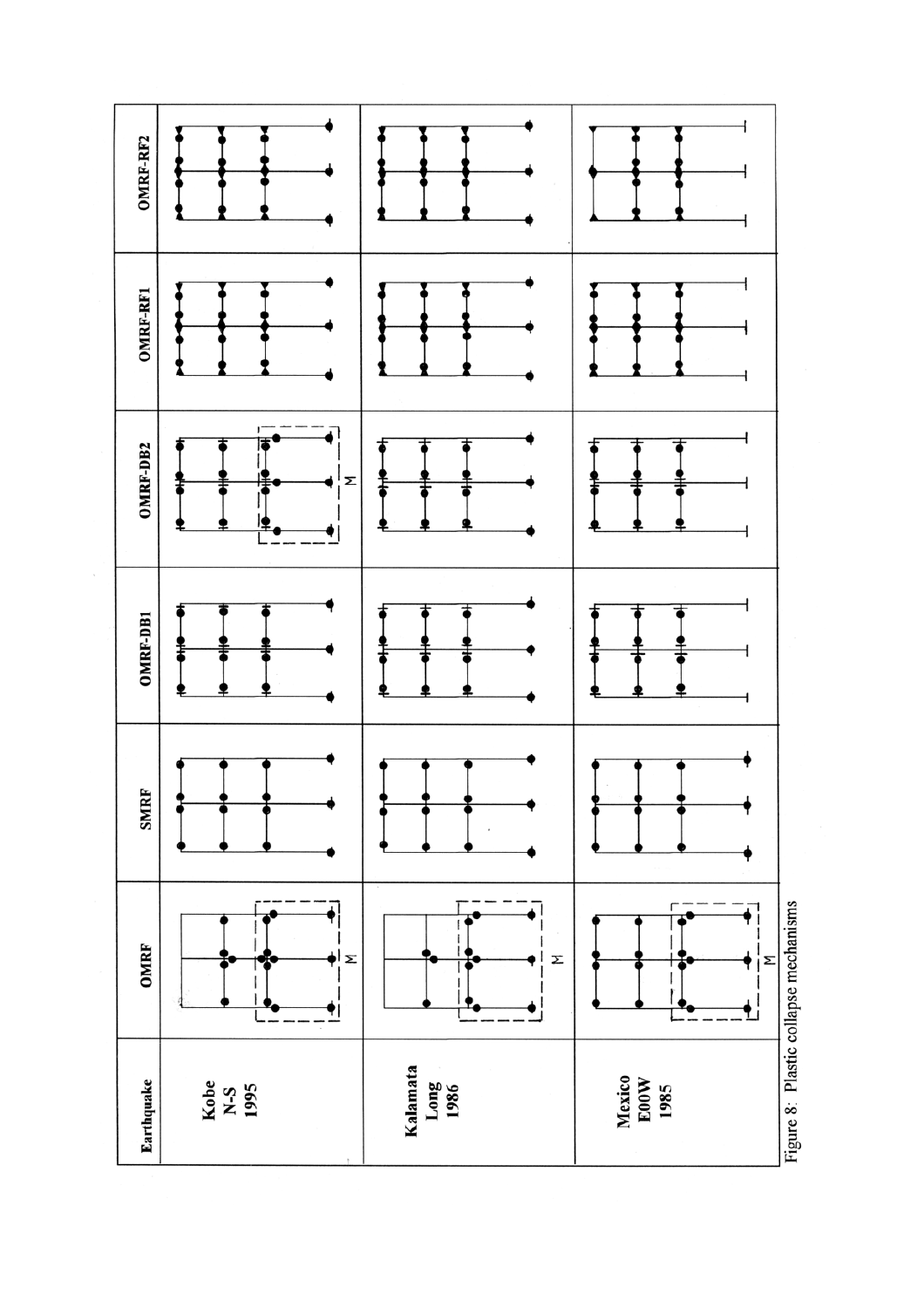![](_page_9_Figure_0.jpeg)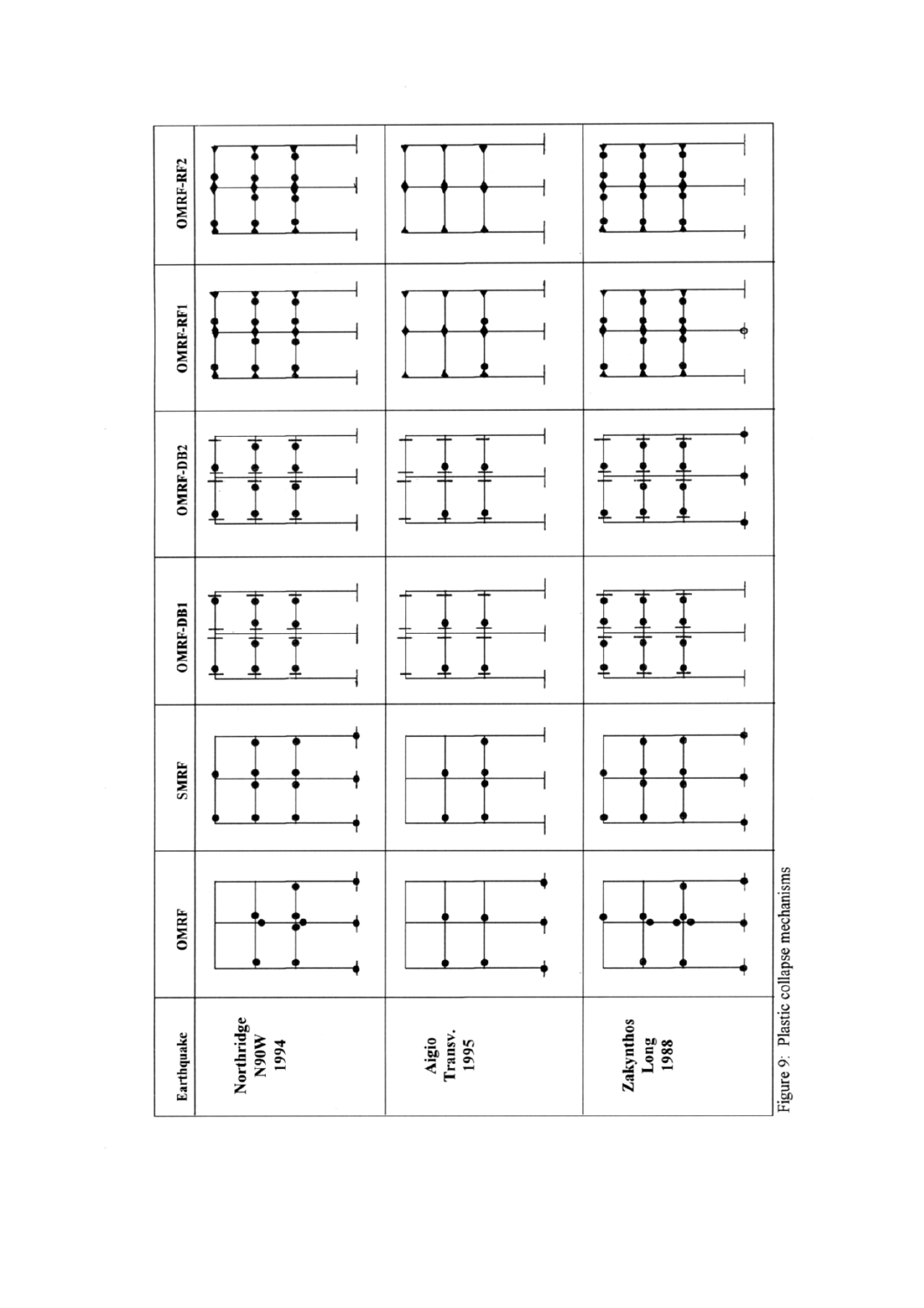- in case of near-source earthquakes with impulsive characteristics, having one pulse (Northridge, Aigio), these modified moment resisting frames, OMRF-DB1,DB2, OMRF-RF1,RF2, concentrates the plastic hinges only in the beams avoiding the formation of plastic hinges in the column ends. Also, the same conclusion can be marked in case of near field actions with intermediate characteristics (Zakynthos).

Regarding the position of the developed plastic hinges, one can see that always in case of OMRF-DB1, DB2, and OMRF-RF1, RF2, these plastic hinges are formed away from the column face, the analysis hypothesis being respected.

Studying the ductility demands in the beams, one can be observed that in case of near-source earthquakes having many pulses (Kobe, Kalamata) the required plastic of the OMRF-DB1,DB2 and OMRF-RF1,RF2, is grater than the other frame typologies, OMRF, SMRF, Fig.10a, while in case of far-source and near-source, having one pulse, the required plastic rotation of the OMRF-DB1,2 and OMRF-RF1,2 is smaller, Fig.10a,b. On the other hand, it is clear that in case of the modified moment frames the required plastic rotation in columns is strongly reduced as compared with OMRF and SMRF plastic requirements, independently of ground motion type, Fig. 11a,b.

![](_page_10_Figure_3.jpeg)

Figure 10: Maximum required plastic rotation in the beams

The comparative analysis of the different frame solution in terms of steel weight is presented in Fig. 12, as compared with the weight of the OMRF, being the cheapest solution. One can see that OMRF-DB1,2 are lighter of about 10% than OMRF and can be achieve a global mechanism with the a structure of about 44% lighter as compared with SMRF. The increasing of column dimensions in case of OMRF-RF2 is proved to be too high, leading to an important increasing of frame weight, without obtaining important improving of the inelastic behaviour.

![](_page_10_Figure_6.jpeg)